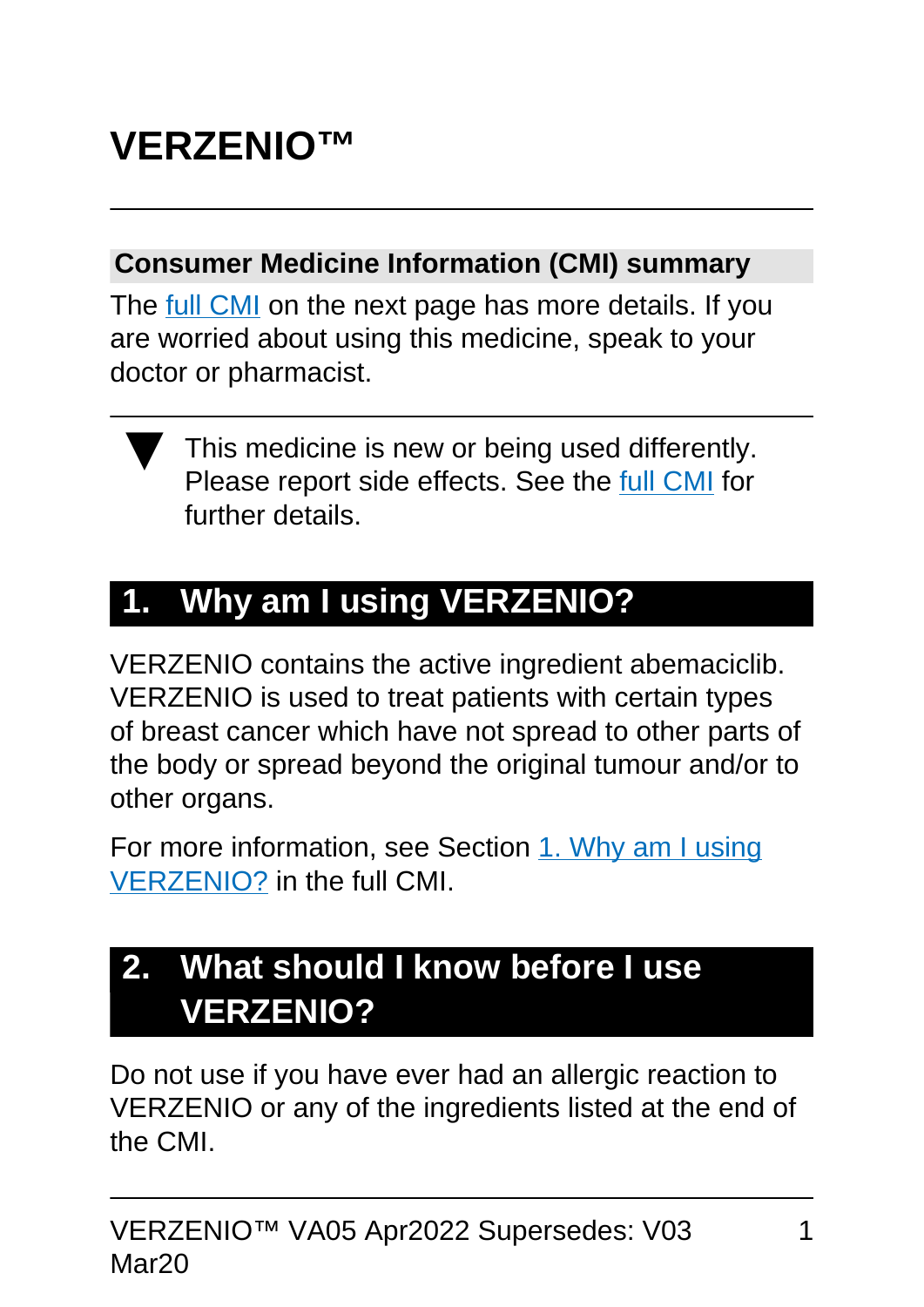**Talk to your doctor if you have any other medical conditions, take any other medicines, or are pregnant or plan to become pregnant or are breastfeeding.**

For more information, see Section [2. What should I know](#page-5-0) [before I use VERZENIO?](#page-5-0) in the full CMI.

## **3. What if I am taking other medicines?**

Some medicines may interfere with VERZENIO and affect how it works.

A list of these medicines is in Section [3. What if I am](#page-6-0) [taking other medicines?](#page-6-0) in the full CMI.

# **4. How do I use VERZENIO?**

- Swallow tablet whole with a full glass of water
- Do not chew, crush or split the tablets before swallowing. VERZENIO may be taken with or without food.

More instructions can be found in Section [4. How do I](#page-8-0) [use VERZENIO?](#page-8-0) in the full CMI.

# **5. What should I know while using VERZENIO?**

| $\bullet$ Remind any doctor,<br>Things you should do<br>dentist, pharmacist<br>or anaesthetist you |
|----------------------------------------------------------------------------------------------------|
|----------------------------------------------------------------------------------------------------|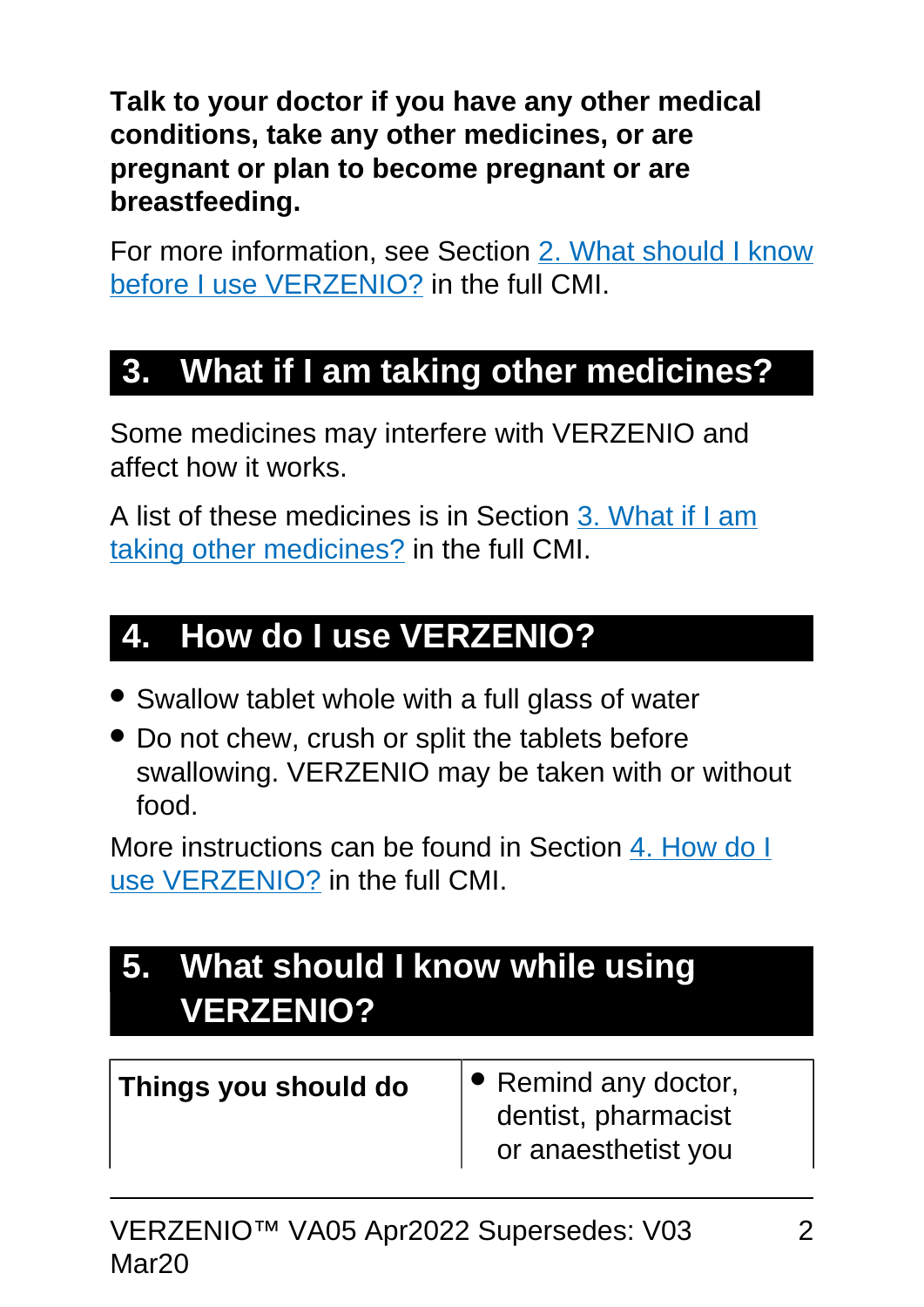|                                     | visit that you are using<br><b>VERZENIO.</b><br>If you become pregnant<br>while taking this<br>medicine, tell your<br>doctor immediately.                                                                    |
|-------------------------------------|--------------------------------------------------------------------------------------------------------------------------------------------------------------------------------------------------------------|
| Things you should not<br>do         | ▸ Do not stop using this<br>medicine or lower the<br>dosage without checking<br>with the doctor.<br>• Do not take grapefruit<br>products while on<br>this therapy as it may<br>increase the side<br>effects. |
| <b>Driving or using</b><br>machines | This medicine may<br>cause fatigue and<br>dizziness in some<br>people.<br>If you have any of these<br>symptoms, do not drive<br>or operate machinery.                                                        |
| <b>Drinking alcohol</b>             | Be careful when drinking<br>alcohol while you are<br>taking this medicine.<br>This medicine may '<br>cause fatigue and<br>dizziness in some<br>people.                                                       |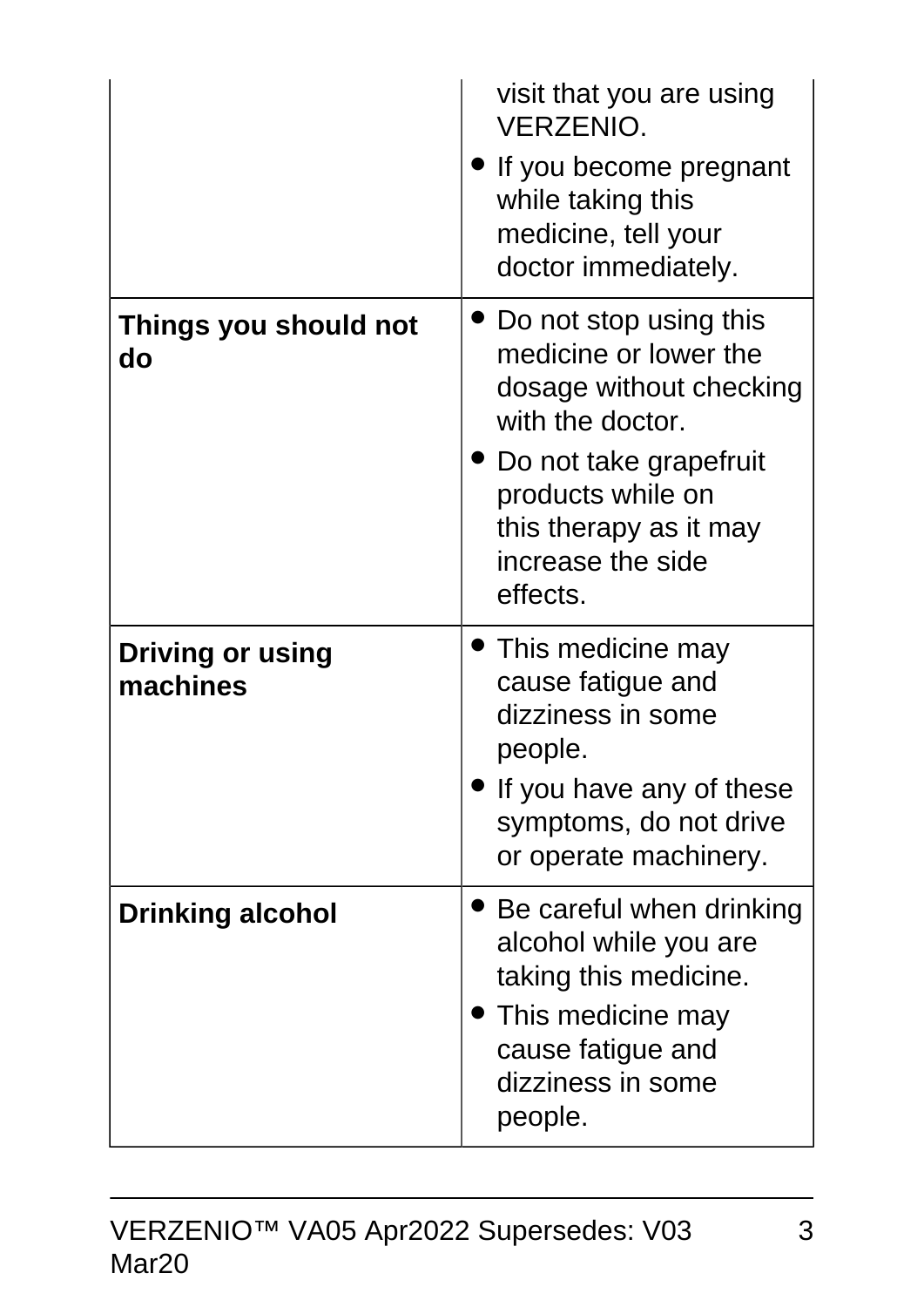| <b>Looking after your</b><br>medicine | • Keep your tablets in a<br>cool dry place where the<br>temperature stays below<br>$30^{\circ}$ C. |
|---------------------------------------|----------------------------------------------------------------------------------------------------|
|                                       | • Keep your tablets in the<br>pack until it's time to<br>take them.                                |

For more information, see Section [5. What should I know](#page-10-0) [while using VERZENIO?](#page-10-0) in the full CMI.

# **6. Are there any side effects?**

Very common: diarrhoea, infections, nausea, feeling tired, vomiting, decreased appetite, hair loss, alteration in taste, dizziness, dry mouth, rash, itching.

Serious side effects: fever or chills, blood clots in the veins or lung inflammation.

For more information, including what to do if you have any side effects, see Section [6. Are there any side](#page-13-0) [effects?](#page-13-0) in the full CMI.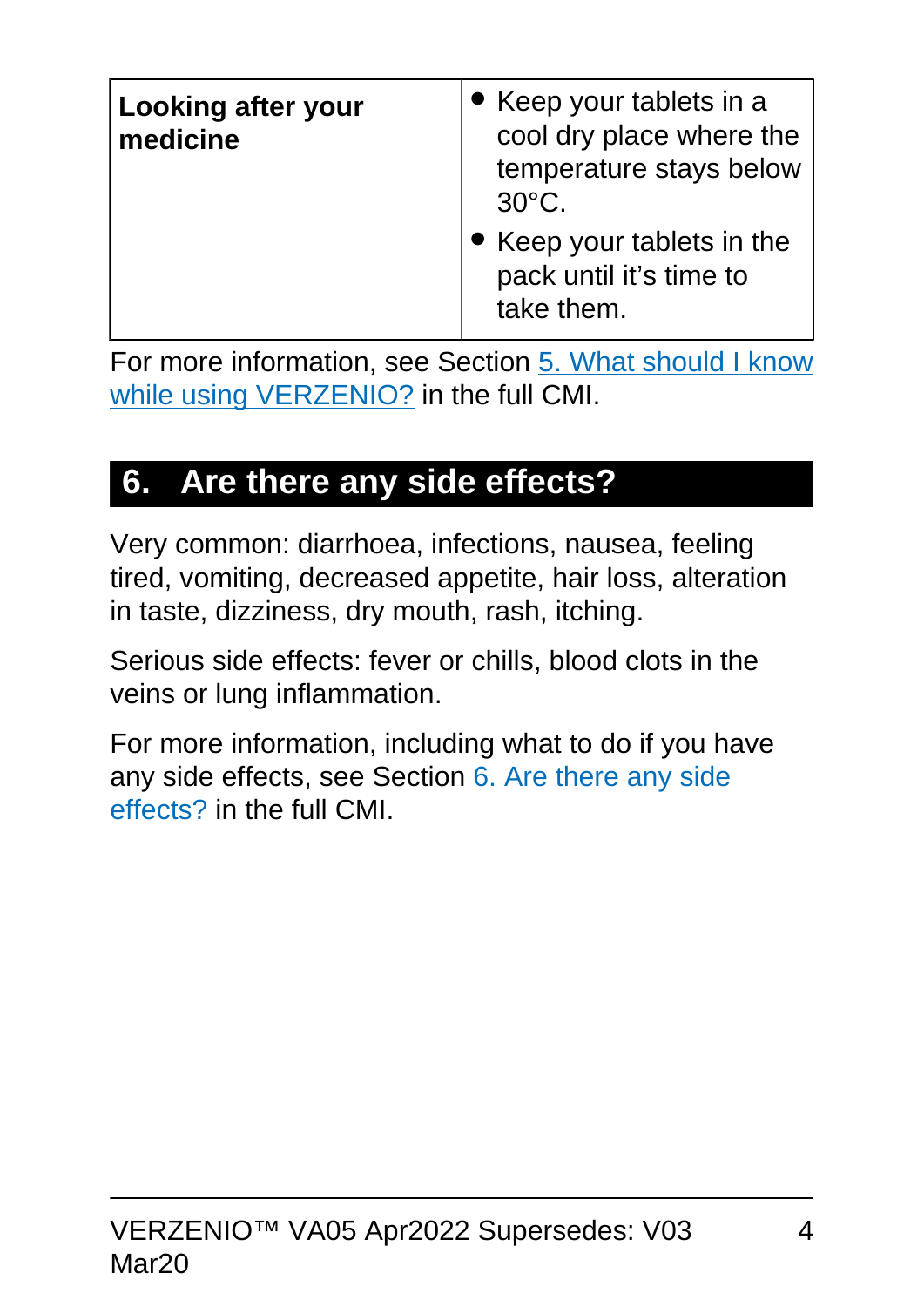This medicine is subject to additional monitoring. This will allow quick identification of new safety information. You can help by reporting any side effects you may get. You can report side effects to your doctor, or directly at [www.tga.gov.au/reporting](http://www.tga.gov.au/reporting-problems)[problems](http://www.tga.gov.au/reporting-problems).

# <span id="page-4-0"></span>**VERZENIO™**

**Active ingredient:** Abemaciclib

### **Consumer Medicine Information (CMI)**

This leaflet provides important information about using VERZENIO. **You should also speak to your doctor or pharmacist if you would like further information or if you have any concerns or questions about using VERZENIO.**

**Where to find information in this leaflet:**

- [1. Why am I using VERZENIO?](#page-4-1)
- [2. What should I know before I use VERZENIO?](#page-5-0)
- [3. What if I am taking other medicines?](#page-6-0)
- [4. How do I use VERZENIO?](#page-8-0)
- [5. What should I know while using VERZENIO?](#page-10-0)
- [6. Are there any side effects?](#page-13-0)
- <span id="page-4-1"></span>[7. Product details](#page-16-0)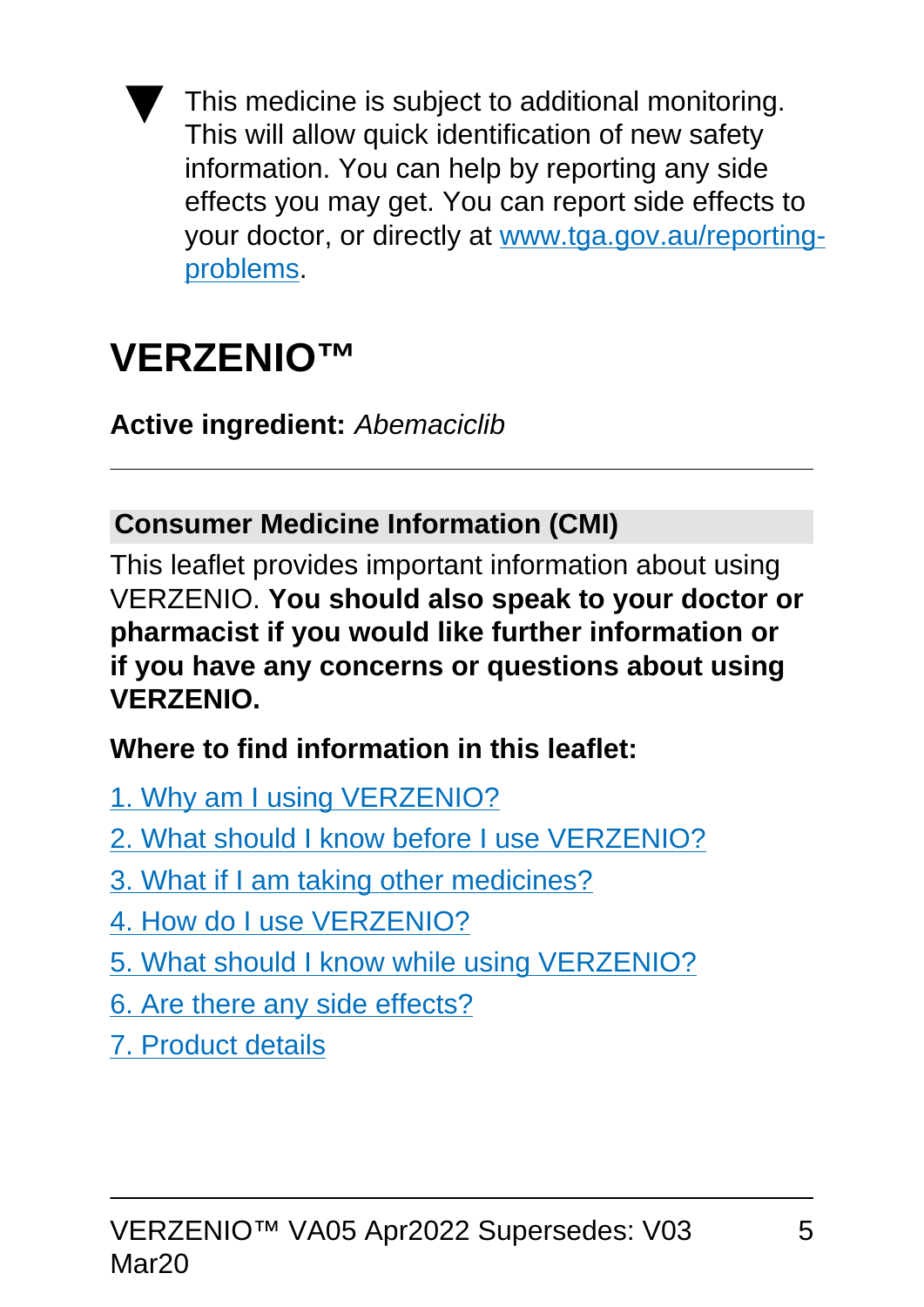# **1. Why am I using VERZENIO?**

**VERZENIO contains the active ingredient abemaciclib.** VERZENIO belongs to a group of medicine called antineoplastic drugs, an anticancer drug.

**VERZENIO is used to treat patients with certain types of breast cancer (hormone receptor-positive (HR+), human epidermal growth factor receptor 2 negative (HER2-) which have not spread to other parts of the body (early breast cancer) or spread beyond the original tumour and/or to other organs (metastatic breast cancer).**

# <span id="page-5-0"></span>**2. What should I know before I use VERZENIO?**

# **Warnings**

### **Do not use VERZENIO if:**

- you are allergic to abemaciclib, or any of the ingredients listed at the end of this leaflet.
- always check the ingredients to make sure you can use this medicine.
- you have an intolerance to some sugars. VERZENIO contains lactose (a type of sugar found in milk and dairy products).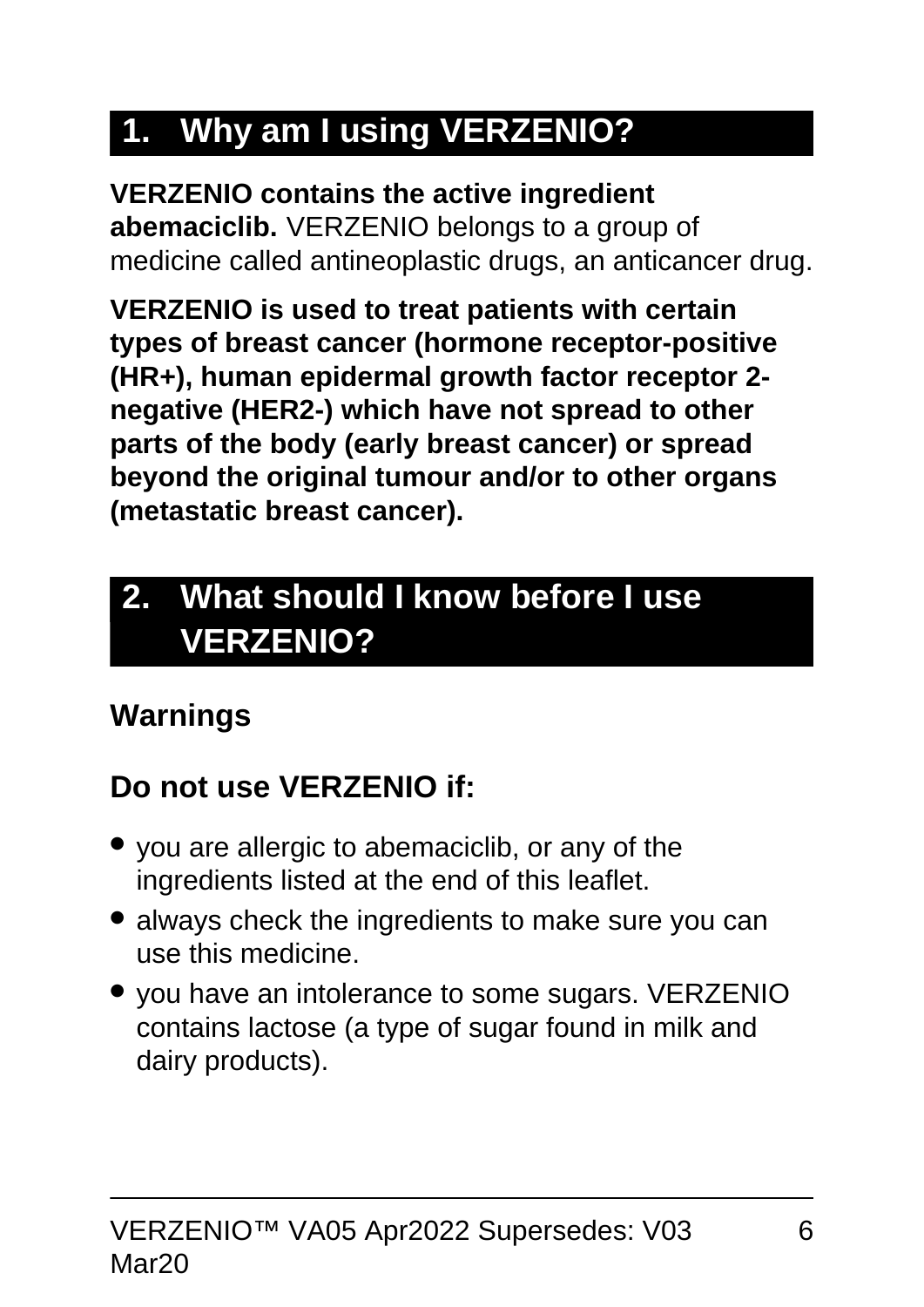# **Check with your doctor if you:**

- have any other medical conditions. Severe liver problems; blood clots in the legs or lungs.
- take any medicines for any other condition.
- pregnant or breast feeding.
- a family history of blood clots.

During treatment, you may be at risk of developing certain side effects. It is important you understand these risks and how to monitor for them. See additional information under Section [6. Are there any side effects](#page-13-0)?

### **Pregnancy and breastfeeding**

**Do not take this medicine if you are pregnant.** It may affect your developing baby if you take it during pregnancy.

### **Do not breast-feed if you are taking this medicine.**

It is not known if VERZENIO is excreted into breast milk and if the breast-fed infant is at risk of harm. Talk to your doctor about breast-feeding during or after treatment with VERZENIO.

### **VERZENIO may decrease fertility in men.**

### <span id="page-6-0"></span>**Child or adolescent**

● **Do not give this medicine to a child or adolescent under the age of 18 years.** Safety and effectiveness in children younger than 18 years have not been established.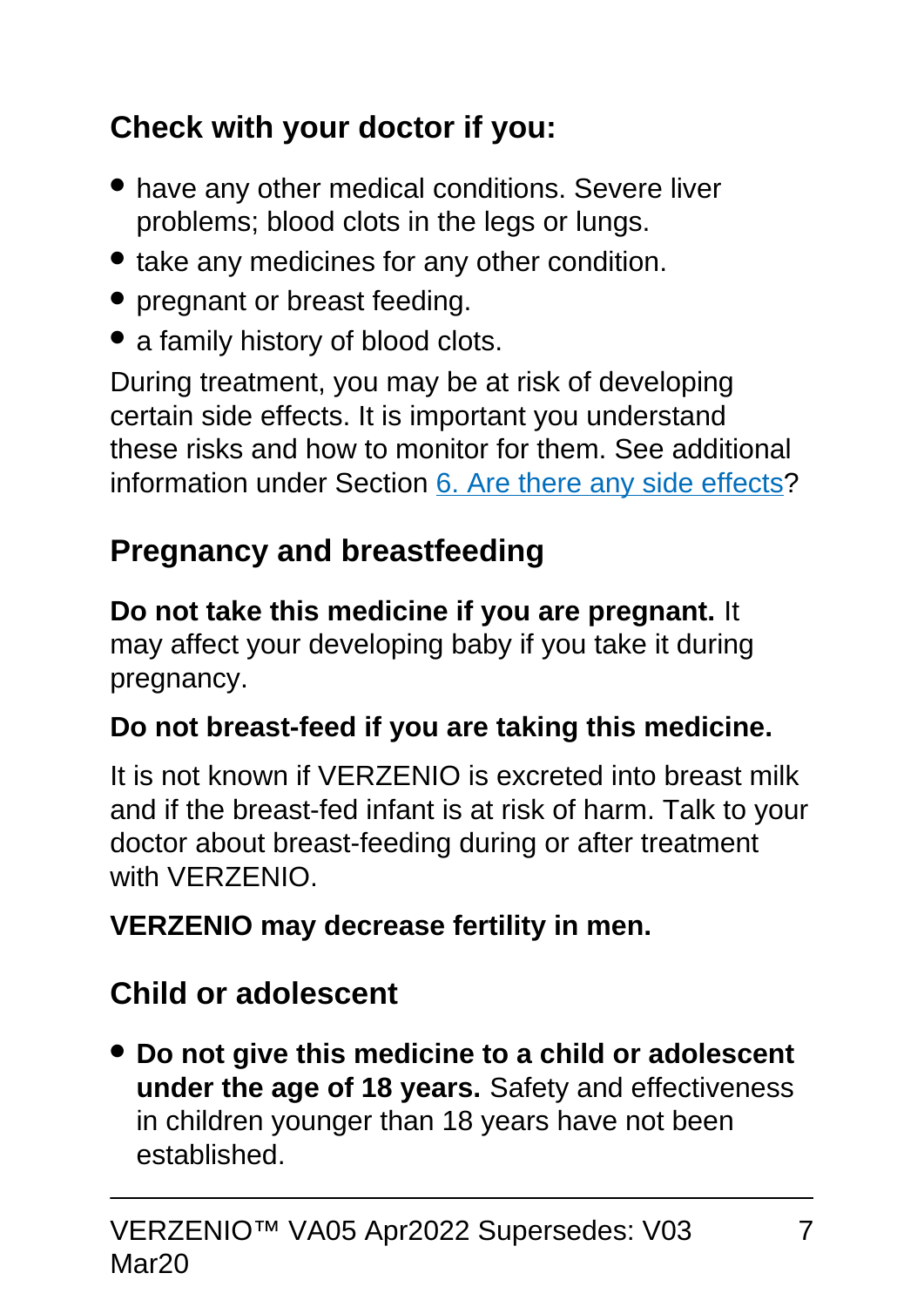# **3. What if I am taking other medicines?**

Tell your doctor or pharmacist if you are taking any other medicines, including any medicines, vitamins or supplements that you buy without a prescription from your pharmacy, supermarket or health food shop.

#### **Some medicines may interfere with VERZENIO and affect how it works, or VERZENIO may affect how other medicines work.**

These can either increase or decrease the amount of abemaciclib in the blood.

#### **Medicines that may increase the effect of VERZENIO include:**

- Clarithromycin (antibiotic used to treat bacterial infections).
- Ketoconazole, itraconazole, voriconazole, posaconazole (used to treat fungal infections).
- Diltiazem (used to treat chest pain (angina) and high blood pressure).
- Verapamil (used to treat chest pain (angina), high blood pressure and heart rhythm problems).
- Lopinavir/ritonavir (used to treat HIV/AIDS).

#### **Do not take grapefruit products while on this therapy as it may increase the side effects of VERZENIO.**

#### **Medicines that may reduce the effect of VERZENIO include:**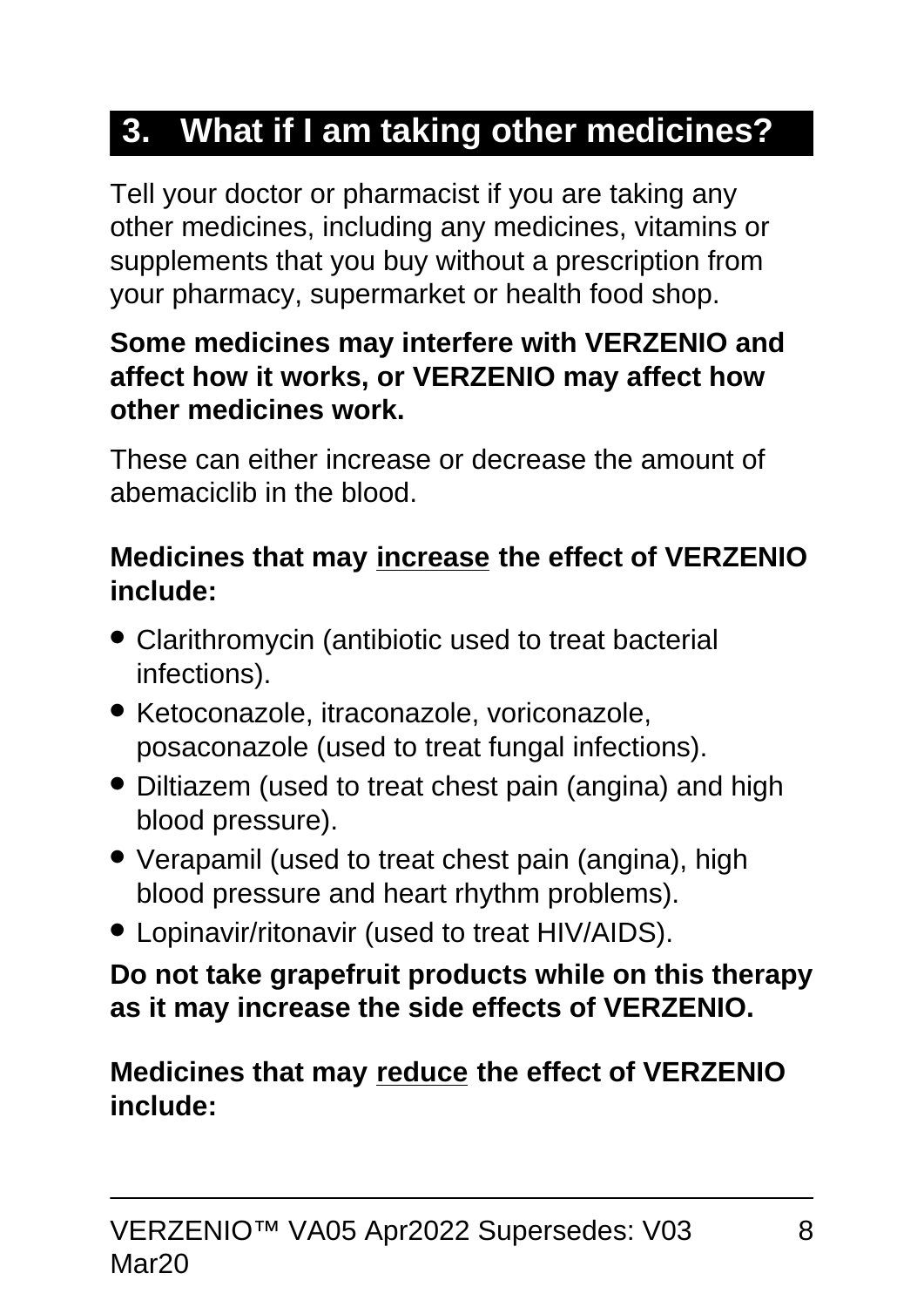- Carbamazepine, phenytoin (used to treat epilepsy to prevent convulsions, fits).
- Rifampicin (used to treat tuberculosis (TB))
- St. John's wort (a herbal product used to treat mild depression and anxiety).

**Check with your doctor or pharmacist if you are not sure about what medicines, vitamins or supplements you are taking and if these affect VERZENIO.**

## <span id="page-8-0"></span>**4. How do I use VERZENIO?**

### **How much to take / use**

- Follow all directions given to you by your doctor or pharmacist carefully. They may differ from the information contained in this leaflet.
- When given together with endocrine therapy to treat your breast cancer, the recommended dose of VERZENIO is 150 mg orally, twice daily.
- **Swallow the tablet whole with a full glass of water.** Do not chew, crush or split the tablets before swallowing. VERZENIO may be taken with or without food. **Avoid grapefruit products.**
- **Women treated with the combination of VERZENIO plus endocrine therapy should be in a postmenopausal state prior to therapy.**

### **When to take / use VERZENIO**

● **Take your medicine at about the same time each day.**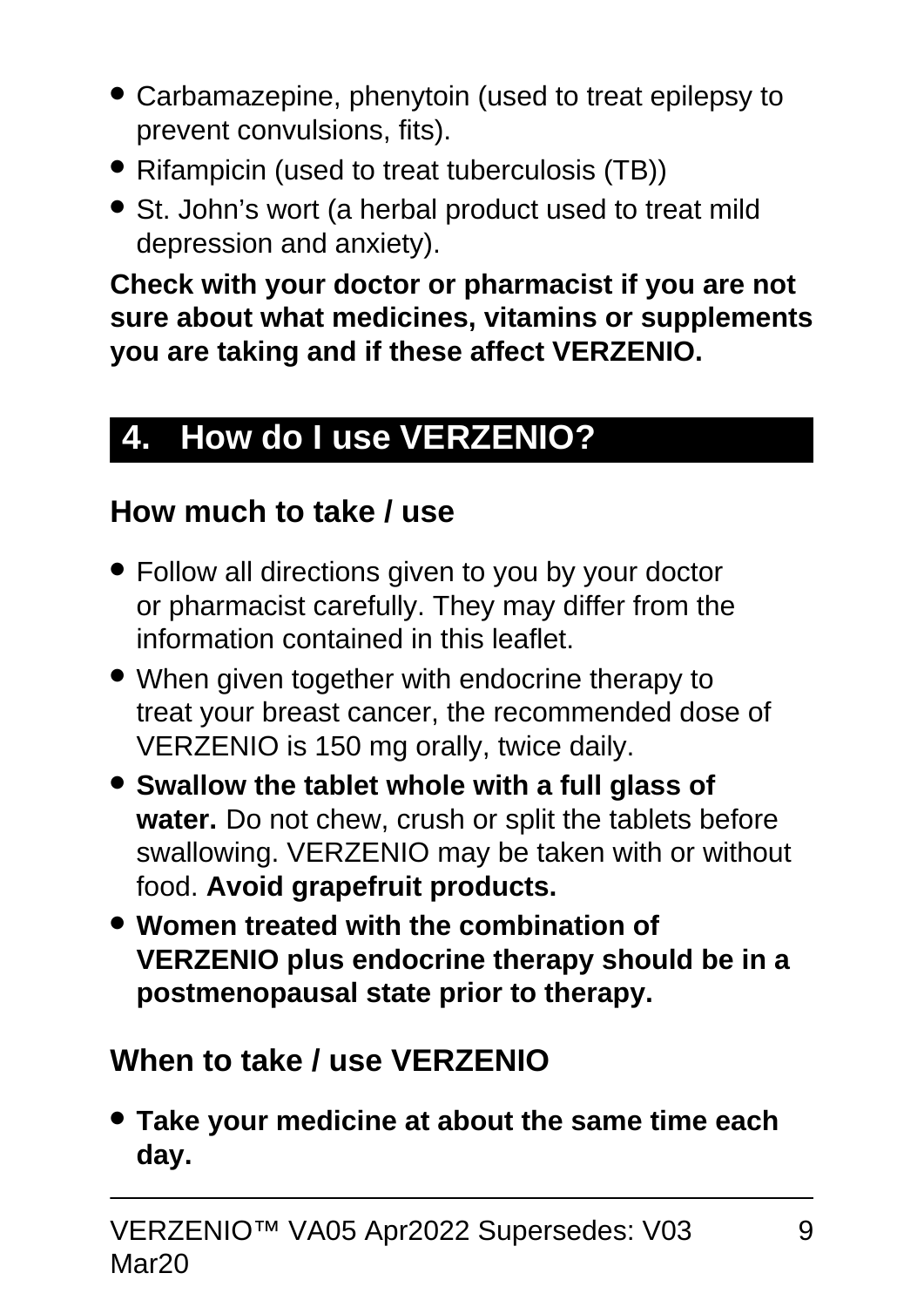- Taking it at the same time each day will have the best effect. It ensures that there is enough VERZENIO in your body all the time. It will also help you remember when to take it.
- For early breast cancer your doctor will advise you to take VERZENIO for adjuvant treatment for up to 2 years unless advised otherwise.
- For metastatic breast cancer treatment should be continued until disease progression or unacceptable toxicity. Consult your doctor regarding adverse events.

# **If you forget to use VERZENIO**

VERZENIO should be used regularly at the same time each day. If you miss (vomit) a dose, take your next dose at its scheduled time.

**If it is almost time for your next dose, skip the dose you missed and take your next dose when you are meant to.**

#### **Do not take a double dose to make up for the dose you missed.**

If you are not sure what to do, ask your doctor or pharmacist.

If you have trouble remembering to take your medicine, ask your pharmacist for some hints.

### **If you use too much VERZENIO**

If you think that you have used too much VERZENIO, you may need urgent medical attention.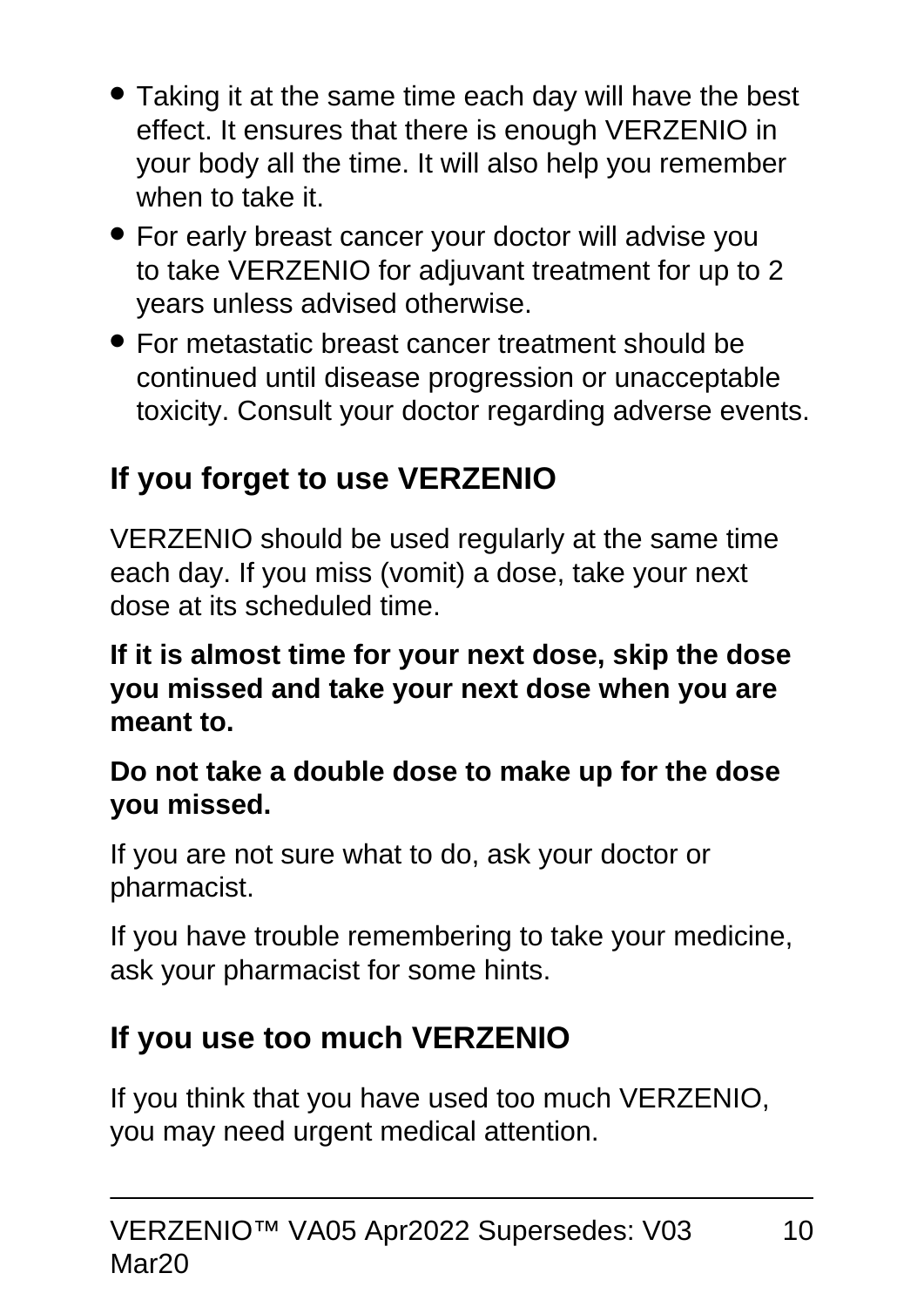### **You should immediately:**

- phone the Poisons Information Centre (**by calling 13 11 26**), or
- contact your doctor, or
- go to the Emergency Department at your nearest hospital.

**You should do this even if there are no signs of discomfort or poisoning.**

# <span id="page-10-0"></span>**5. What should I know while using VERZENIO?**

### **Things you should do**

**If you are about to be started on any new medicine, remind your doctor and pharmacist that you are taking VERZENIO.**

### **Call your doctor straight away if you:**

● become pregnant.

If you are about to have any blood tests, tell your doctor that you are taking this medicine. It may interfere with the results of some tests.

Remind any doctor, dentist or pharmacist you visit that you are using VERZENIO.

If you are going to have surgery, tell the surgeon or anaesthetist that you are taking this medicine. It may affect other medicines used during surgery.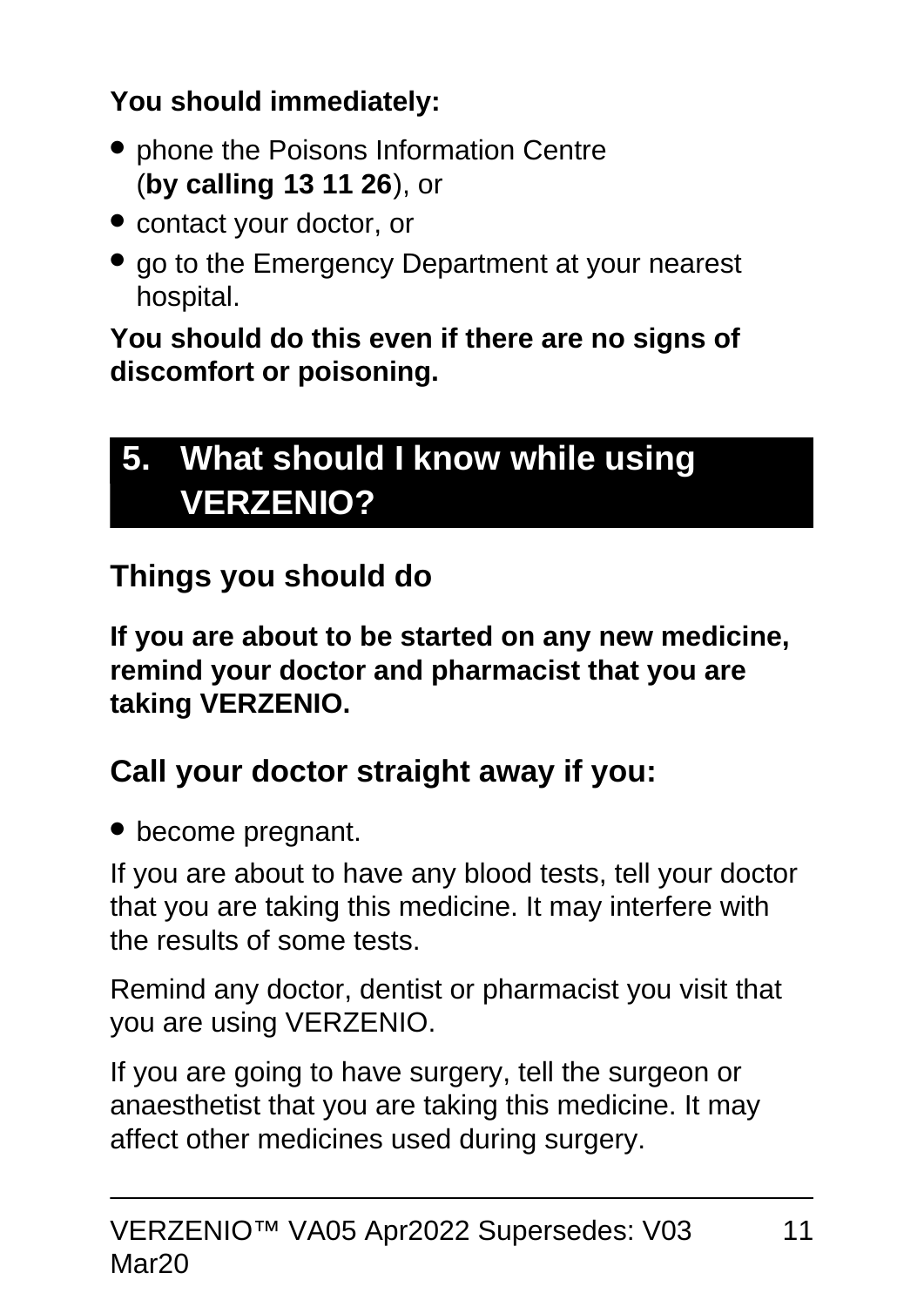● have diarrhoea

At the first sign of diarrhoea, tell your doctor or pharmacist. Your healthcare provider may tell you to temporarily stop taking VERZENIO, stop your treatment, or decrease your dose. - Diarrhea may cause you to develop dehydration or an infection.

If you have any loose stools, right away tell your healthcare provider, start taking an antidiarrheal medicine (such as loperamide), and drink more fluids.

### **Things you should not do**

- Do not take VERZENIO to treat any other complaints unless your doctor tells you to.
- Do not give your medicine to anyone else, even if they have the same condition as you.
- Do not stop taking your medicine or lower the dosage without checking with your doctor.
- If necessary, your doctor will gradually reduce the amount you take each day before stopping the medicine completely.
- **Do not take grapefruit products while on this therapy as it may increase the side effects of VERZENIO.**

### **Blood tests**

• Your doctor will perform a blood test before and during treatment to check whether VERZENIO affects the number of white cells in your blood or the concentration in your blood of enzymes that come from your liver. VERZENIO may reduce the number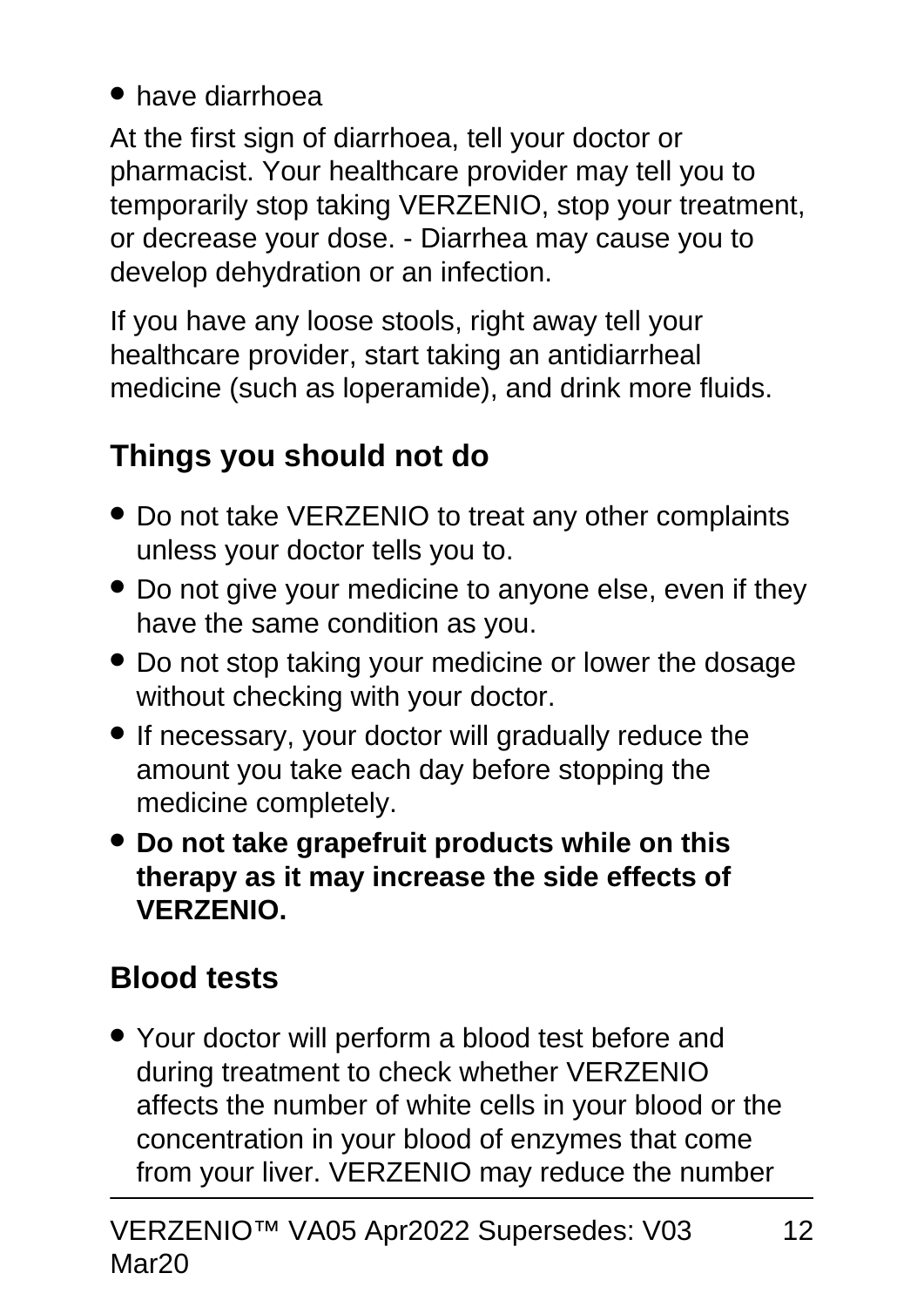of white blood cells and produce abnormalities in liver blood tests.

### **Driving or using machines**

#### **Be careful before you drive or use any machines or tools until you know how VERZENIO affects you.**

This medicine may cause fatigue and dizziness in some people. If you experience any symptoms affecting your ability to concentrate and react, do not drive or use machines until the effect goes away.

### **Drinking alcohol**

### **Tell your doctor if you drink alcohol.**

Be careful when drinking alcohol while you are taking this medicine as this medicine may cause fatigue and dizziness in some people.

### **Looking after your medicine**

- Keep your tablets in the pack until it is time to take them.
- If you take the tablets out of the pack they may not keep well.
- Keep your tablets in a cool dry place where the temperature stays below 30°C.

Follow the instructions in the carton on how to take care of your medicine properly.

Store it in a cool dry place away from moisture, heat or sunlight; for example, do not store it: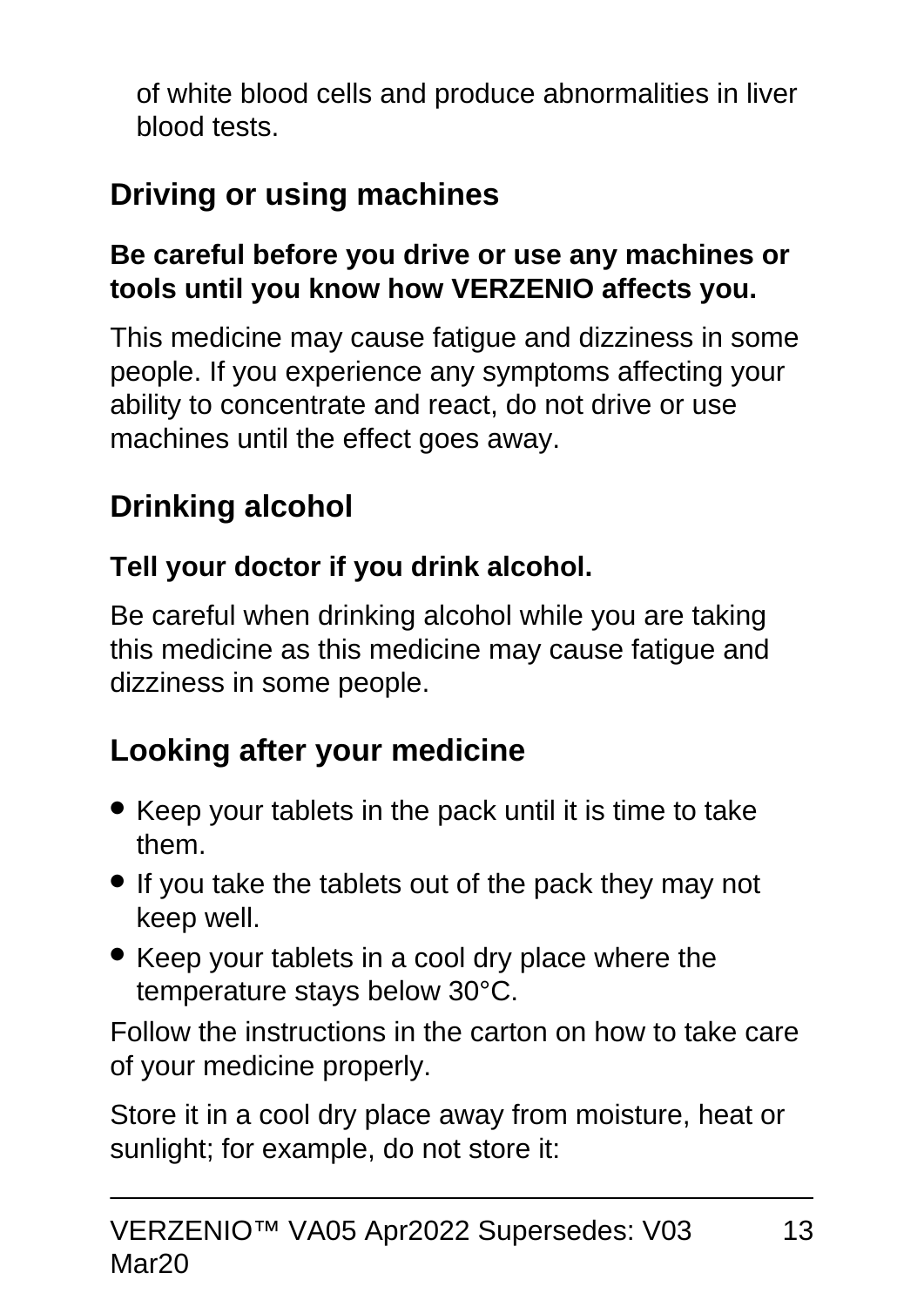- in the bathroom or near a sink, or
- in the car or on window sill.

### **Keep it where young children cannot reach it.**

### **Getting rid of any unwanted medicine**

If you no longer need to use this medicine or it is out of date, take it to any pharmacy for safe disposal.

Do not use this medicine after the expiry date.

# <span id="page-13-0"></span>**6. Are there any side effects?**

All medicines can have side effects. If you do experience any side effects, most of them are minor and temporary. However, some side effects may need medical attention.

Your doctor may lower your dose or stop treatment temporarily to try to reduce certain side effects while you are taking VERZENIO.

See the information below and, if you need to, ask your doctor or pharmacist if you have any further questions about side effects.

### **Less serious side effects**

| Less serious side effects   What to do               |                                                                                                      |
|------------------------------------------------------|------------------------------------------------------------------------------------------------------|
| <b>Stomach-related:</b><br>• diarrhoea<br>• vomiting | Speak to your doctor if<br>you have any of these<br>less serious side effects<br>and they worry you. |
| • feeling sick (nausea)                              |                                                                                                      |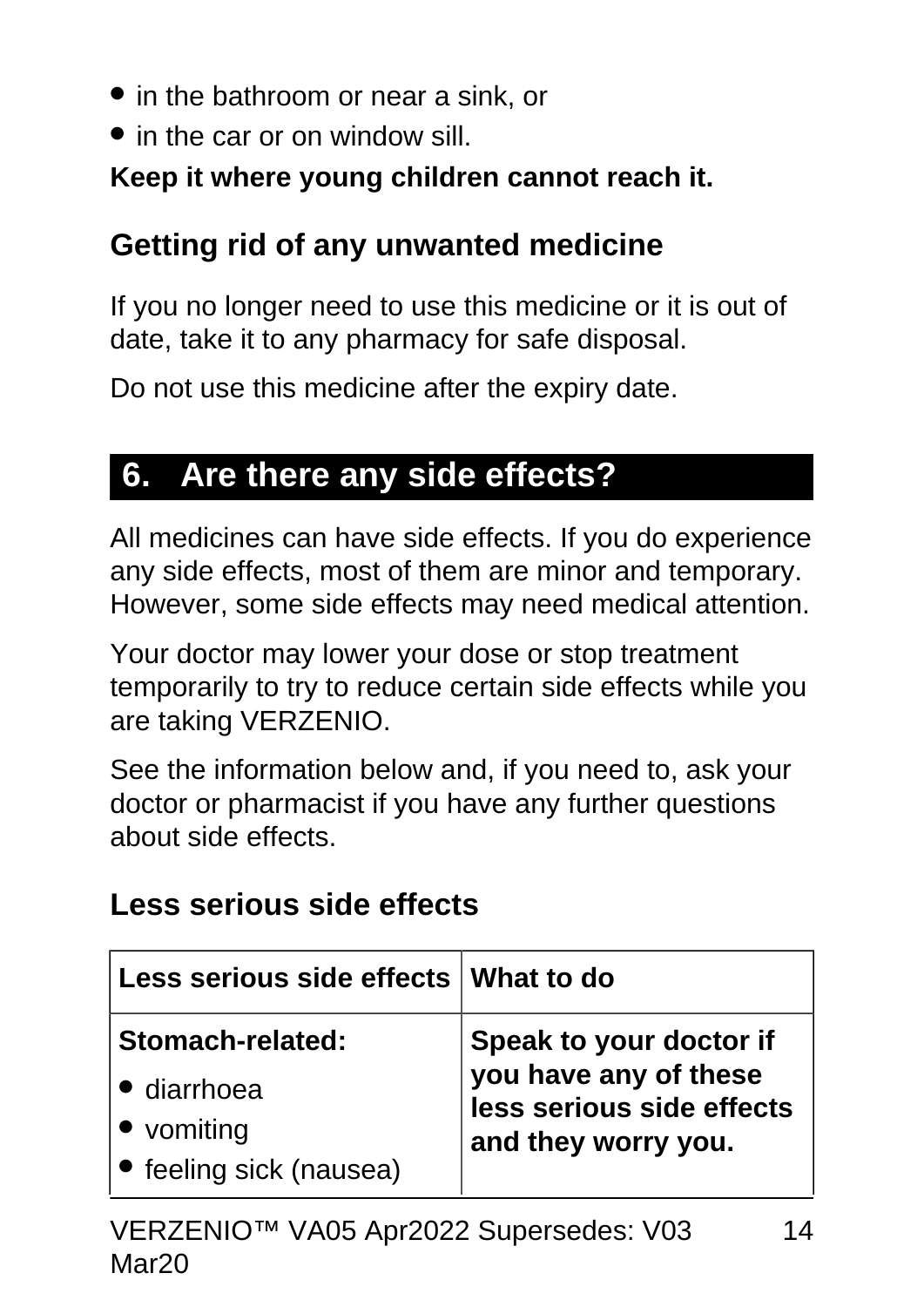| Less serious side effects What to do                                                                                           |  |
|--------------------------------------------------------------------------------------------------------------------------------|--|
| $\bullet$ dry mouth<br>• inflammation of<br>the mouth and lips<br>(stomatitis)                                                 |  |
| <b>Skin-related:</b>                                                                                                           |  |
| $\bullet$ rash<br>• itching<br>• dry skin                                                                                      |  |
| Infection-related:                                                                                                             |  |
| • Infections                                                                                                                   |  |
| Eye-related:                                                                                                                   |  |
| • watering eyes                                                                                                                |  |
| • Brain related:<br>• alteration in sense of<br>taste<br>dizziness<br>headache                                                 |  |
| <b>General symptoms:</b>                                                                                                       |  |
| tiredness Inflammation<br>of the lungs which<br>causes breathlessness,<br>cough and raised<br>temperature<br>muscular weakness |  |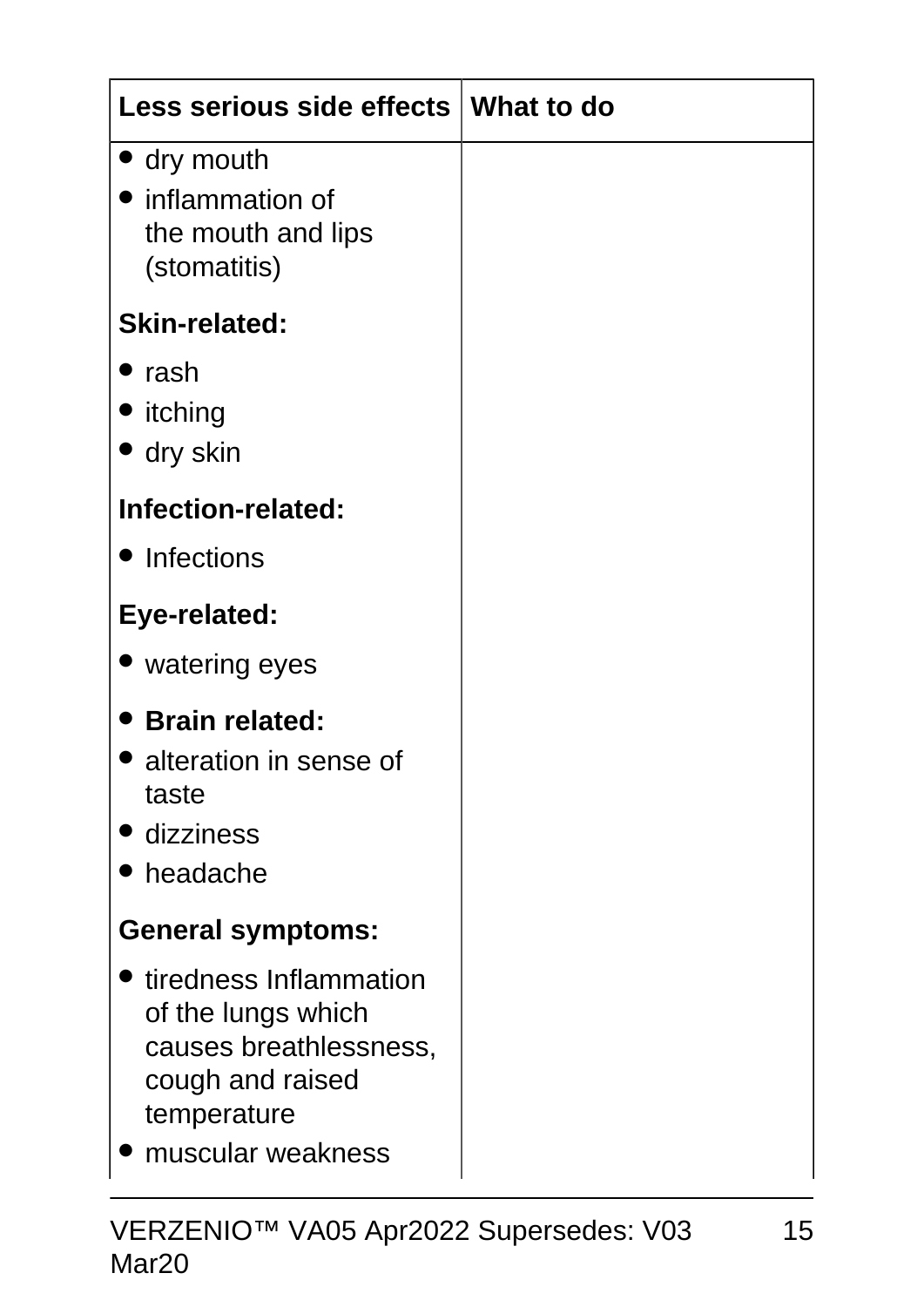| Less serious side effects   What to do                          |  |
|-----------------------------------------------------------------|--|
| • hair loss                                                     |  |
| <b>Metabolism and nutrition</b><br>related                      |  |
| • decreased appetite<br>• Abnormalities in liver<br>blood tests |  |

### **Serious side effects**

| <b>Serious side effects</b>                                                                                                                                                                                                                                                                                                                                                           | What to do                                                                                                                                                             |
|---------------------------------------------------------------------------------------------------------------------------------------------------------------------------------------------------------------------------------------------------------------------------------------------------------------------------------------------------------------------------------------|------------------------------------------------------------------------------------------------------------------------------------------------------------------------|
| <b>General symptoms:</b><br>Symptoms that may<br>indicate low white<br>blood cell counts<br>(neutropenia): fever or<br>chills.<br>' Symptoms that may<br>indicate blood clots<br>in your veins: Painful<br>swollen leg, chest pain,<br>shortness of breath,<br>rapid breathing or rapid<br>heart rate.<br>Symptoms that<br>may indicate lung<br>inflammation<br>(pneumonitis): cough, | Call your doctor straight<br>away, or go straight<br>to the Emergency<br>Department at your<br>nearest hospital if you<br>notice any of these<br>serious side effects. |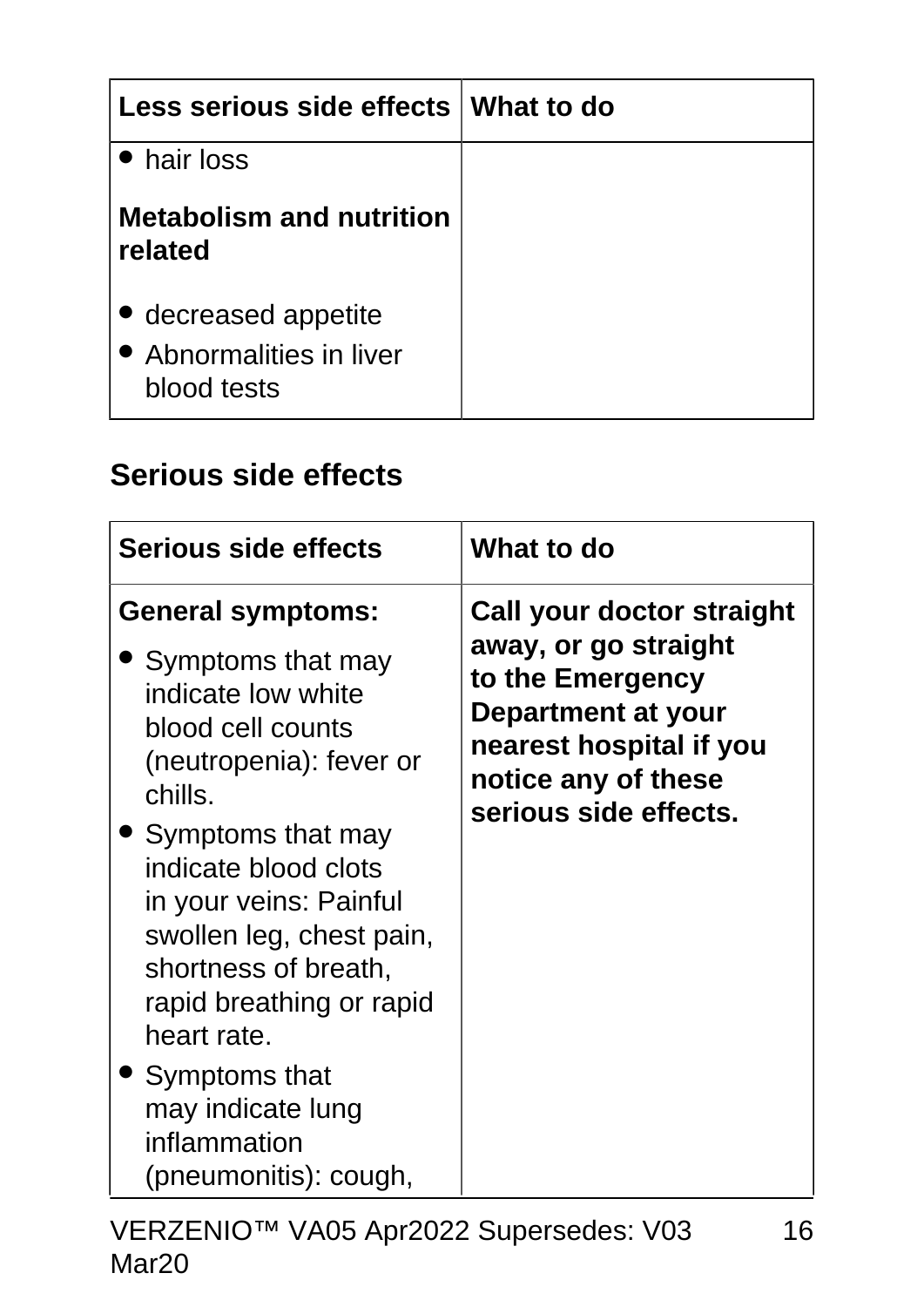| Serious side effects                                      | What to do |
|-----------------------------------------------------------|------------|
| fever and difficulty<br>breathing or chest<br>discomfort. |            |

**Tell your doctor or pharmacist if you notice anything else that may be making you feel unwell.**

Other side effects not listed here may occur in some people.

These side effects may not be fully attributable to VERZENIO alone but may be caused by your condition or by other medicines that you may be taking at the same time.

### **Reporting side effects**

After you have received medical advice for any side effects you experience, you can report side effects to the Therapeutic Goods Administration online at [www.tga.gov.au/reporting-problems.](http://www.tga.gov.au/reporting-problems) By reporting side effects, you can help provide more information on the safety of this medicine.

**Always make sure you speak to your doctor or pharmacist before you decide to stop taking any of your medicines.**

# <span id="page-16-0"></span>**7. Product details**

This medicine is only available with a doctor's prescription.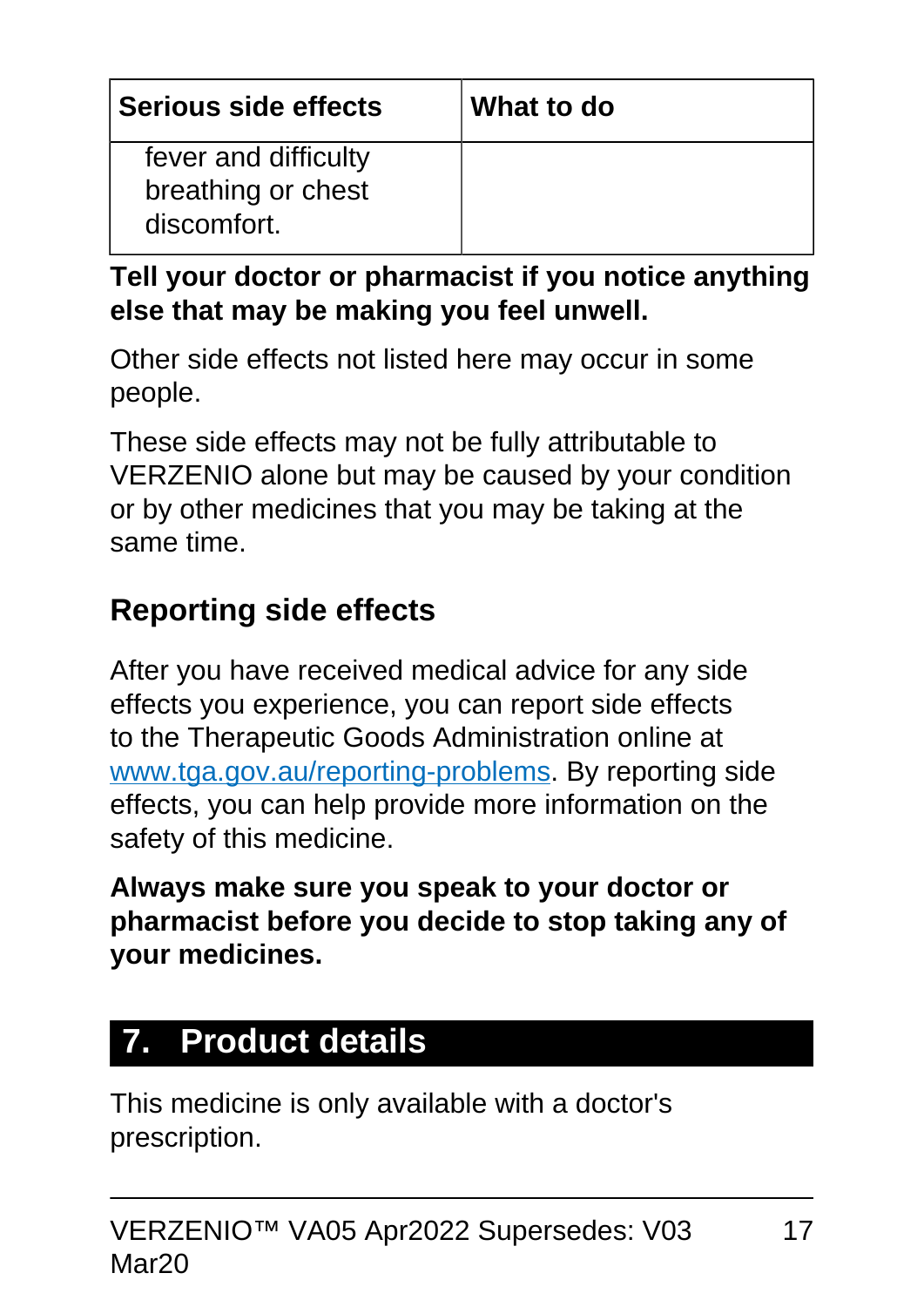### **What VERZENIO contains**

| <b>Active ingredient</b><br>(main ingredient) | abemaciclib                                                    |
|-----------------------------------------------|----------------------------------------------------------------|
| <b>Other ingredients</b>                      | croscarmellose sodium                                          |
| (inactive ingredients)                        | lactose monohydrate                                            |
|                                               | microcrystalline cellulose                                     |
|                                               | silicon dioxide                                                |
|                                               | sodium stearyl fumarate                                        |
|                                               | polyvinyl alcohol (E1203)                                      |
|                                               | titanium dioxide (E171)                                        |
|                                               | macrogol 3350 (E1521)                                          |
|                                               | purified talc (E553b)                                          |
|                                               | iron oxide yellow (E172)<br>[50 mg and 150 mg tablets<br>only] |
|                                               | iron oxide red (E172) [50<br>mg tablets only]                  |

#### **Do not take this medicine if you are allergic to any of these ingredients.**

This medicine does not contain sucrose, gluten, tartrazine or any other azo dyes. Contains lactose.